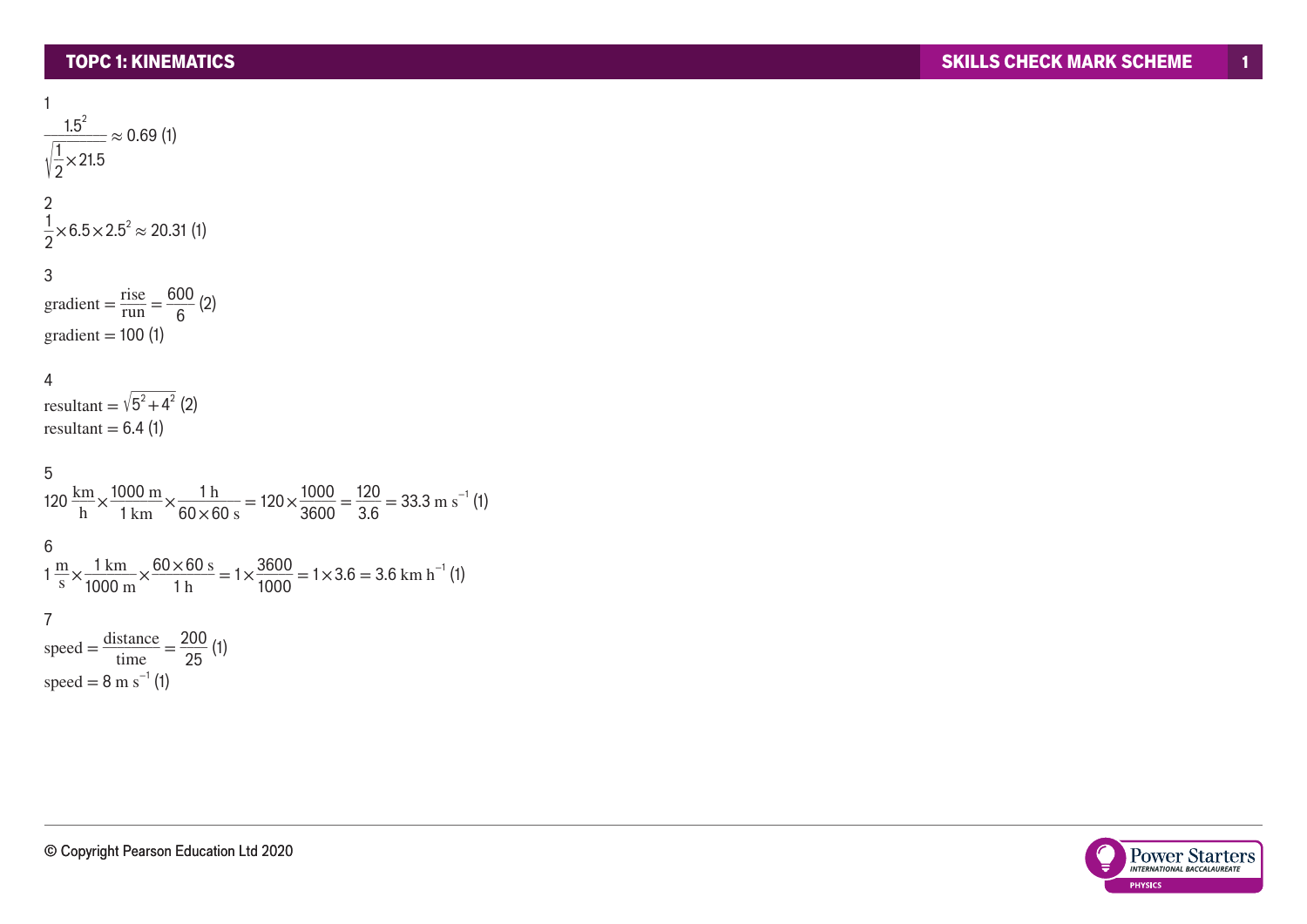$$
8 \\
$$

**a** distance = 
$$
425 \frac{m}{s} \times 1 s = 425 \times 1 m = 425 m
$$
 (1)  
\n**b** distance =  $425 \frac{m}{s} \times 1 min = 425 \frac{m}{s} \times 60 s = 425 \times 60 m$  (1)  
\ndistance =  $2550 m$  (1)  
\n**c** distance =  $425 \frac{m}{s} \times 1 h = 425 \frac{m}{s} \times 60 \times 60 s = 425 \times 3600 m$  (1)  
\ndistance =  $1 530 000 m$  (1)

9 speed =  $ce = 425$ <br> $ce = 153$ <br>distance<br>time distance time

so

time = 
$$
\frac{\text{distance}}{\text{speed}} \frac{12 \text{ m}}{0.02 \frac{\text{m}}{\text{s}}} = \frac{12}{0.02} = (1)
$$

hence

time = 600 s (1)

## 10

10  
acceleration = 
$$
\frac{\text{change in velocity}}{\text{time}}
$$
 =  $\frac{35 \text{ m s}^{-1}}{7 \text{ s}}$  =  $\frac{35}{7} \text{ m s}^{-2}$  = 5 m s<sup>-2</sup> (1)

11.

 $acceleration =$ change in velocity time s o change in velocity  $=$  acceleration $\times$  time hence **a** change in velocity =  $5 \frac{m}{s^2} \times 1 \text{ s} = 5 \text{ m s}^{-1}$  (1) **b** change in velocity =  $5 \frac{\text{m}}{\text{s}^2} \times 5 \text{ s} = 25 \text{ m s}^{-1}$  (1) **c** change in velocity =  $5 \frac{\text{m}}{\text{s}^2} \times 30 \text{ s} = 150 \text{ m s}^{-1}$  (1)